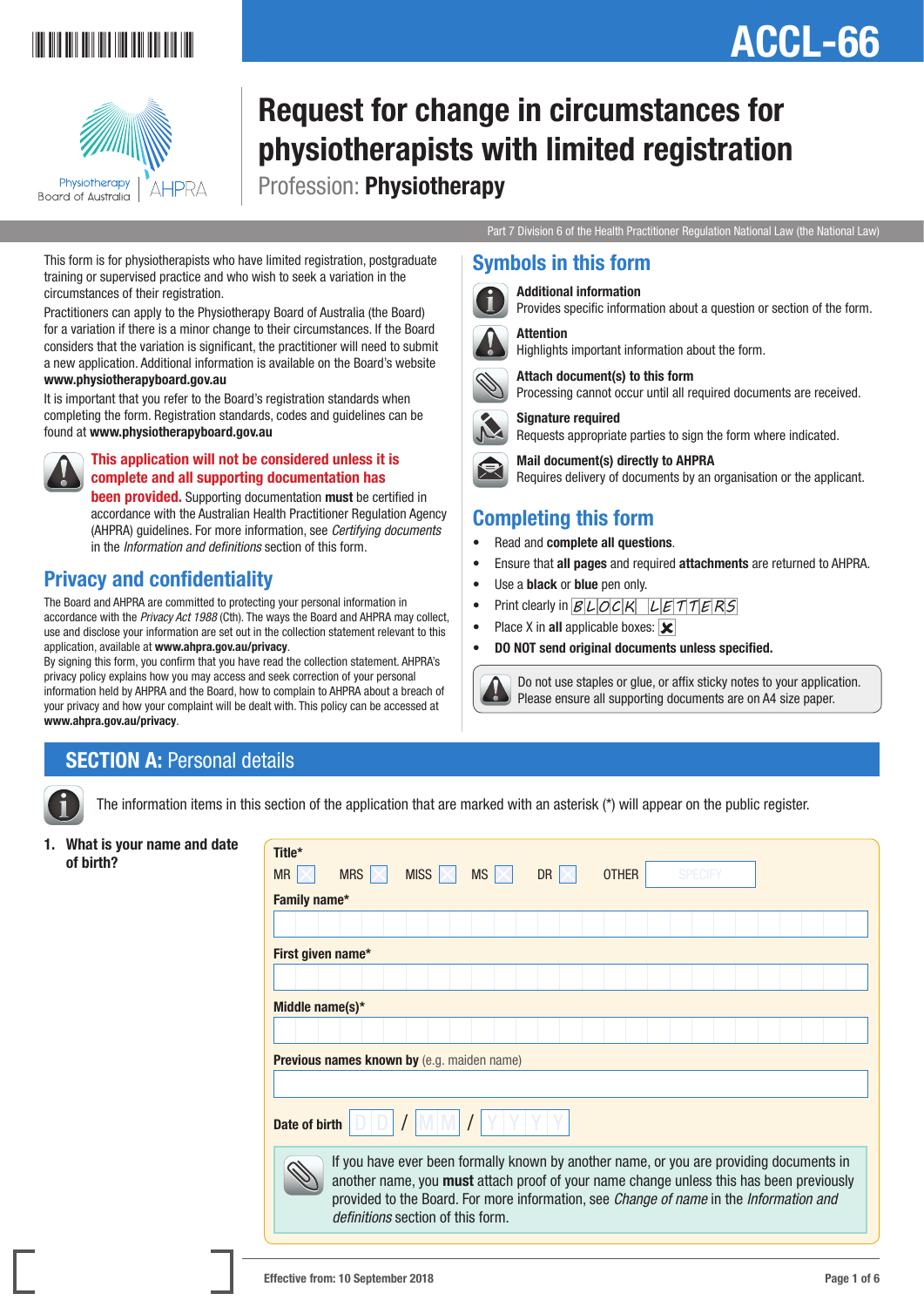#### 2. What is your registration what is your registration<br>number?

P H Y

### **SECTION B:** Change in location of practice

- 3. Does your change of circumstances involve a change in location of practice?
- 4. Does the change involve physiotherapy practice in additional sites to those previously approved by the Board?

| <b>YES</b>                                                                                                                                        |  | N <sub>0</sub> |              |           |  |  |  |  |  |
|---------------------------------------------------------------------------------------------------------------------------------------------------|--|----------------|--------------|-----------|--|--|--|--|--|
| Provide the names and address of all additional sites                                                                                             |  |                |              |           |  |  |  |  |  |
| Site/building and/or position/department (if applicable)                                                                                          |  |                |              |           |  |  |  |  |  |
|                                                                                                                                                   |  |                |              |           |  |  |  |  |  |
|                                                                                                                                                   |  |                |              |           |  |  |  |  |  |
|                                                                                                                                                   |  |                |              |           |  |  |  |  |  |
| Address (e.g. 123 JAMES AVENUE; or UNIT 1A, 30 JAMES STREET)                                                                                      |  |                |              |           |  |  |  |  |  |
|                                                                                                                                                   |  |                |              |           |  |  |  |  |  |
|                                                                                                                                                   |  |                |              |           |  |  |  |  |  |
|                                                                                                                                                   |  |                |              |           |  |  |  |  |  |
|                                                                                                                                                   |  |                |              |           |  |  |  |  |  |
| City/Suburb/Town*                                                                                                                                 |  |                |              |           |  |  |  |  |  |
|                                                                                                                                                   |  |                |              |           |  |  |  |  |  |
| State/Territory* (e.g. VIC, ACT)                                                                                                                  |  |                |              |           |  |  |  |  |  |
|                                                                                                                                                   |  |                |              | Postcode* |  |  |  |  |  |
|                                                                                                                                                   |  |                |              |           |  |  |  |  |  |
|                                                                                                                                                   |  |                | <b>Email</b> |           |  |  |  |  |  |
|                                                                                                                                                   |  |                |              |           |  |  |  |  |  |
|                                                                                                                                                   |  |                |              |           |  |  |  |  |  |
|                                                                                                                                                   |  |                |              |           |  |  |  |  |  |
|                                                                                                                                                   |  |                |              |           |  |  |  |  |  |
|                                                                                                                                                   |  |                |              |           |  |  |  |  |  |
|                                                                                                                                                   |  |                |              |           |  |  |  |  |  |
|                                                                                                                                                   |  |                |              |           |  |  |  |  |  |
|                                                                                                                                                   |  |                |              |           |  |  |  |  |  |
|                                                                                                                                                   |  |                |              |           |  |  |  |  |  |
| <b>Business phone</b><br>Site/building and/or position/department (if applicable)<br>Address (e.g. 123 JAMES AVENUE; or UNIT 1A, 30 JAMES STREET) |  |                |              |           |  |  |  |  |  |
|                                                                                                                                                   |  |                |              |           |  |  |  |  |  |
|                                                                                                                                                   |  |                |              |           |  |  |  |  |  |
|                                                                                                                                                   |  |                |              |           |  |  |  |  |  |
|                                                                                                                                                   |  |                |              | Postcode* |  |  |  |  |  |
| City/Suburb/Town*<br>State/Territory* (e.g. VIC, ACT)<br><b>Business phone</b>                                                                    |  |                | <b>Email</b> |           |  |  |  |  |  |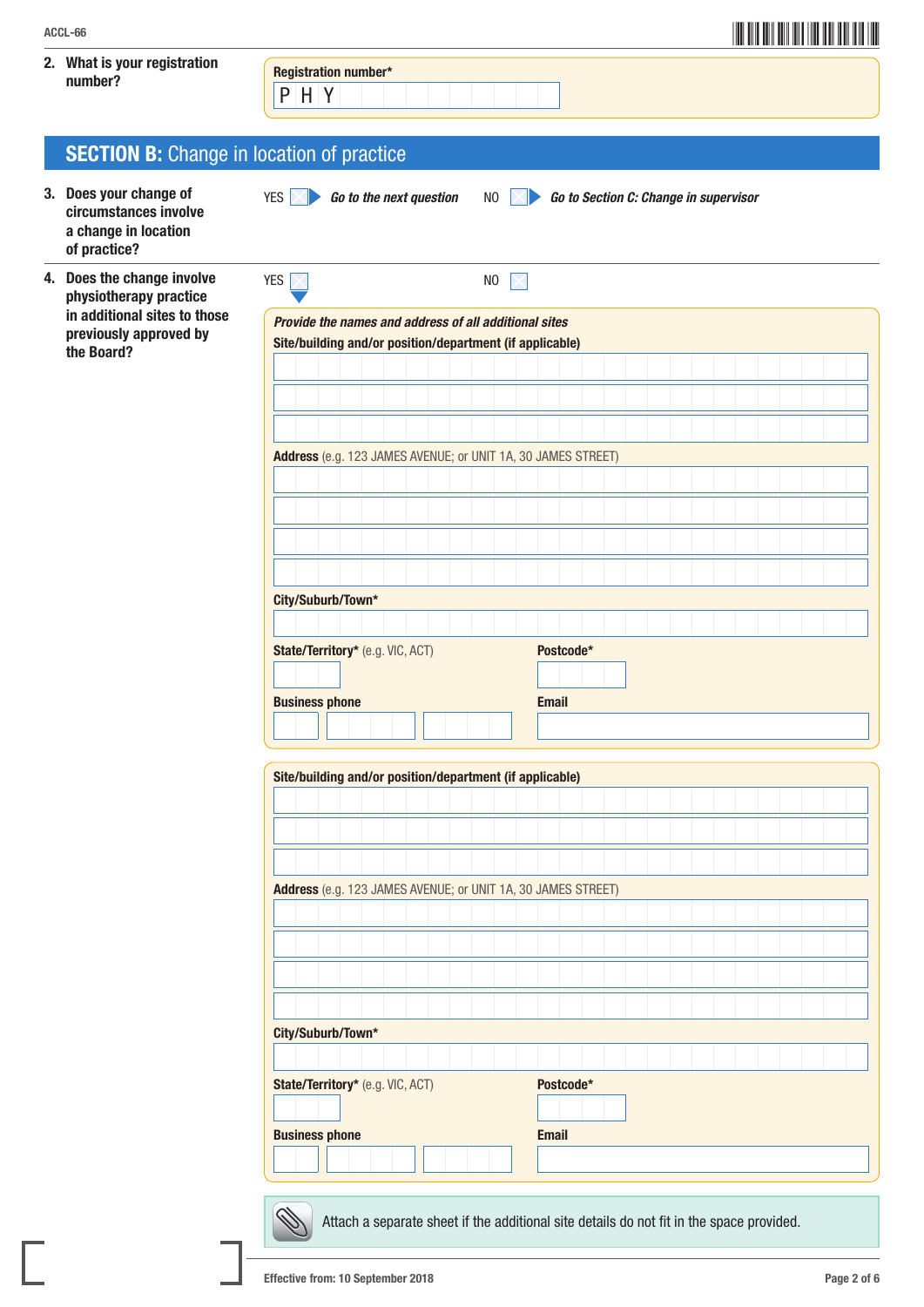| ACCL-66                                                    | <u> III din menjadi kecamatan di Indonesia Ba</u>                                               |  |  |  |  |  |  |  |  |  |  |
|------------------------------------------------------------|-------------------------------------------------------------------------------------------------|--|--|--|--|--|--|--|--|--|--|
| 5. Does the change involve<br>removal of sites of practice | <b>YES</b><br>NO<br>$\times$                                                                    |  |  |  |  |  |  |  |  |  |  |
| approved by the Board?                                     | Provide the names and address of all sites that will no longer be relevant to your registration |  |  |  |  |  |  |  |  |  |  |
|                                                            | Site/building and/or position/department (if applicable)                                        |  |  |  |  |  |  |  |  |  |  |
|                                                            |                                                                                                 |  |  |  |  |  |  |  |  |  |  |
|                                                            |                                                                                                 |  |  |  |  |  |  |  |  |  |  |
|                                                            |                                                                                                 |  |  |  |  |  |  |  |  |  |  |
|                                                            |                                                                                                 |  |  |  |  |  |  |  |  |  |  |
|                                                            | Address (e.g. 123 JAMES AVENUE; or UNIT 1A, 30 JAMES STREET)                                    |  |  |  |  |  |  |  |  |  |  |
|                                                            |                                                                                                 |  |  |  |  |  |  |  |  |  |  |
|                                                            |                                                                                                 |  |  |  |  |  |  |  |  |  |  |
|                                                            |                                                                                                 |  |  |  |  |  |  |  |  |  |  |
|                                                            |                                                                                                 |  |  |  |  |  |  |  |  |  |  |
|                                                            |                                                                                                 |  |  |  |  |  |  |  |  |  |  |
|                                                            | City/Suburb/Town*                                                                               |  |  |  |  |  |  |  |  |  |  |
|                                                            |                                                                                                 |  |  |  |  |  |  |  |  |  |  |
|                                                            |                                                                                                 |  |  |  |  |  |  |  |  |  |  |
|                                                            | State/Territory* (e.g. VIC, ACT)<br>Postcode*                                                   |  |  |  |  |  |  |  |  |  |  |
|                                                            |                                                                                                 |  |  |  |  |  |  |  |  |  |  |
|                                                            |                                                                                                 |  |  |  |  |  |  |  |  |  |  |
|                                                            | Site/building and/or position/department (if applicable)                                        |  |  |  |  |  |  |  |  |  |  |
|                                                            |                                                                                                 |  |  |  |  |  |  |  |  |  |  |

| Site/building and/or position/department (if applicable) |  |  |  |                                  |  |                                                              |  |  |  |  |  |  |           |  |  |  |  |                                                                                          |  |  |  |  |
|----------------------------------------------------------|--|--|--|----------------------------------|--|--------------------------------------------------------------|--|--|--|--|--|--|-----------|--|--|--|--|------------------------------------------------------------------------------------------|--|--|--|--|
|                                                          |  |  |  |                                  |  |                                                              |  |  |  |  |  |  |           |  |  |  |  |                                                                                          |  |  |  |  |
|                                                          |  |  |  |                                  |  |                                                              |  |  |  |  |  |  |           |  |  |  |  |                                                                                          |  |  |  |  |
|                                                          |  |  |  |                                  |  |                                                              |  |  |  |  |  |  |           |  |  |  |  |                                                                                          |  |  |  |  |
|                                                          |  |  |  |                                  |  |                                                              |  |  |  |  |  |  |           |  |  |  |  |                                                                                          |  |  |  |  |
|                                                          |  |  |  |                                  |  | Address (e.g. 123 JAMES AVENUE; or UNIT 1A, 30 JAMES STREET) |  |  |  |  |  |  |           |  |  |  |  |                                                                                          |  |  |  |  |
|                                                          |  |  |  |                                  |  |                                                              |  |  |  |  |  |  |           |  |  |  |  |                                                                                          |  |  |  |  |
|                                                          |  |  |  |                                  |  |                                                              |  |  |  |  |  |  |           |  |  |  |  |                                                                                          |  |  |  |  |
|                                                          |  |  |  |                                  |  |                                                              |  |  |  |  |  |  |           |  |  |  |  |                                                                                          |  |  |  |  |
|                                                          |  |  |  |                                  |  |                                                              |  |  |  |  |  |  |           |  |  |  |  |                                                                                          |  |  |  |  |
|                                                          |  |  |  |                                  |  |                                                              |  |  |  |  |  |  |           |  |  |  |  |                                                                                          |  |  |  |  |
|                                                          |  |  |  |                                  |  |                                                              |  |  |  |  |  |  |           |  |  |  |  |                                                                                          |  |  |  |  |
| City/Suburb/Town*                                        |  |  |  |                                  |  |                                                              |  |  |  |  |  |  |           |  |  |  |  |                                                                                          |  |  |  |  |
|                                                          |  |  |  |                                  |  |                                                              |  |  |  |  |  |  |           |  |  |  |  |                                                                                          |  |  |  |  |
|                                                          |  |  |  | State/Territory* (e.g. VIC, ACT) |  |                                                              |  |  |  |  |  |  | Postcode* |  |  |  |  |                                                                                          |  |  |  |  |
|                                                          |  |  |  |                                  |  |                                                              |  |  |  |  |  |  |           |  |  |  |  |                                                                                          |  |  |  |  |
|                                                          |  |  |  |                                  |  |                                                              |  |  |  |  |  |  |           |  |  |  |  |                                                                                          |  |  |  |  |
|                                                          |  |  |  |                                  |  |                                                              |  |  |  |  |  |  |           |  |  |  |  |                                                                                          |  |  |  |  |
|                                                          |  |  |  |                                  |  |                                                              |  |  |  |  |  |  |           |  |  |  |  | Attach a separate sheet if the additional site details do not fit in the space provided. |  |  |  |  |

### **SECTION C: Change in supervisor**

6. Does your change of circumstances involve a change in supervisor?

YES **60** Go to the next question NO **Go to Section D: Minor changes to the role**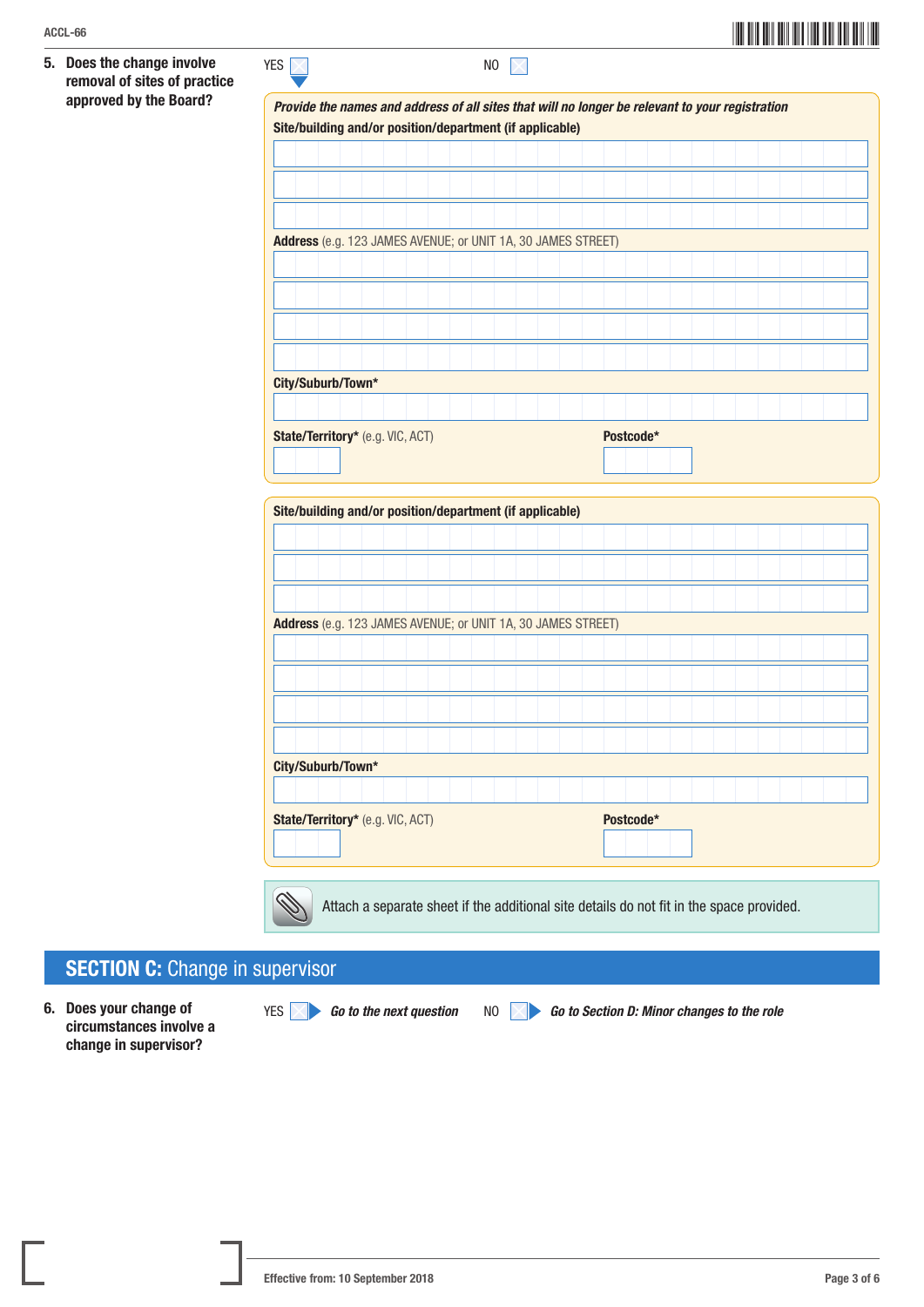#### 7. What are the details of the updated supervision structure?



 Nominated supervisors must demonstrate compliance with the Board's supervision guidelines on the Board's website.

Name of principal supervisor

| Registration number*                                                                                                                                                                                                                                                                                                            |  |  |  |  | <b>Position</b> |           |  |  |  |  |
|---------------------------------------------------------------------------------------------------------------------------------------------------------------------------------------------------------------------------------------------------------------------------------------------------------------------------------|--|--|--|--|-----------------|-----------|--|--|--|--|
| $P$ H Y                                                                                                                                                                                                                                                                                                                         |  |  |  |  |                 |           |  |  |  |  |
| <b>Email</b>                                                                                                                                                                                                                                                                                                                    |  |  |  |  |                 |           |  |  |  |  |
|                                                                                                                                                                                                                                                                                                                                 |  |  |  |  |                 |           |  |  |  |  |
| <b>Contact phone number</b>                                                                                                                                                                                                                                                                                                     |  |  |  |  |                 |           |  |  |  |  |
|                                                                                                                                                                                                                                                                                                                                 |  |  |  |  |                 |           |  |  |  |  |
|                                                                                                                                                                                                                                                                                                                                 |  |  |  |  |                 |           |  |  |  |  |
| <b>Work address</b>                                                                                                                                                                                                                                                                                                             |  |  |  |  |                 |           |  |  |  |  |
| Site/building and/or position/department (if applicable)                                                                                                                                                                                                                                                                        |  |  |  |  |                 |           |  |  |  |  |
|                                                                                                                                                                                                                                                                                                                                 |  |  |  |  |                 |           |  |  |  |  |
|                                                                                                                                                                                                                                                                                                                                 |  |  |  |  |                 |           |  |  |  |  |
|                                                                                                                                                                                                                                                                                                                                 |  |  |  |  |                 |           |  |  |  |  |
| Address (e.g. 123 JAMES AVENUE; or UNIT 1A, 30 JAMES STREET)                                                                                                                                                                                                                                                                    |  |  |  |  |                 |           |  |  |  |  |
|                                                                                                                                                                                                                                                                                                                                 |  |  |  |  |                 |           |  |  |  |  |
|                                                                                                                                                                                                                                                                                                                                 |  |  |  |  |                 |           |  |  |  |  |
|                                                                                                                                                                                                                                                                                                                                 |  |  |  |  |                 |           |  |  |  |  |
|                                                                                                                                                                                                                                                                                                                                 |  |  |  |  |                 |           |  |  |  |  |
|                                                                                                                                                                                                                                                                                                                                 |  |  |  |  |                 |           |  |  |  |  |
| City/Suburb/Town*                                                                                                                                                                                                                                                                                                               |  |  |  |  |                 |           |  |  |  |  |
|                                                                                                                                                                                                                                                                                                                                 |  |  |  |  |                 |           |  |  |  |  |
| State/Territory* (e.g. VIC, ACT)                                                                                                                                                                                                                                                                                                |  |  |  |  |                 | Postcode* |  |  |  |  |
|                                                                                                                                                                                                                                                                                                                                 |  |  |  |  |                 |           |  |  |  |  |
|                                                                                                                                                                                                                                                                                                                                 |  |  |  |  |                 |           |  |  |  |  |
|                                                                                                                                                                                                                                                                                                                                 |  |  |  |  |                 |           |  |  |  |  |
|                                                                                                                                                                                                                                                                                                                                 |  |  |  |  |                 |           |  |  |  |  |
|                                                                                                                                                                                                                                                                                                                                 |  |  |  |  |                 |           |  |  |  |  |
|                                                                                                                                                                                                                                                                                                                                 |  |  |  |  |                 |           |  |  |  |  |
|                                                                                                                                                                                                                                                                                                                                 |  |  |  |  | <b>Position</b> |           |  |  |  |  |
|                                                                                                                                                                                                                                                                                                                                 |  |  |  |  |                 |           |  |  |  |  |
| $P$ H Y                                                                                                                                                                                                                                                                                                                         |  |  |  |  |                 |           |  |  |  |  |
|                                                                                                                                                                                                                                                                                                                                 |  |  |  |  |                 |           |  |  |  |  |
|                                                                                                                                                                                                                                                                                                                                 |  |  |  |  |                 |           |  |  |  |  |
|                                                                                                                                                                                                                                                                                                                                 |  |  |  |  |                 |           |  |  |  |  |
|                                                                                                                                                                                                                                                                                                                                 |  |  |  |  |                 |           |  |  |  |  |
|                                                                                                                                                                                                                                                                                                                                 |  |  |  |  |                 |           |  |  |  |  |
|                                                                                                                                                                                                                                                                                                                                 |  |  |  |  |                 |           |  |  |  |  |
|                                                                                                                                                                                                                                                                                                                                 |  |  |  |  |                 |           |  |  |  |  |
|                                                                                                                                                                                                                                                                                                                                 |  |  |  |  |                 |           |  |  |  |  |
|                                                                                                                                                                                                                                                                                                                                 |  |  |  |  |                 |           |  |  |  |  |
|                                                                                                                                                                                                                                                                                                                                 |  |  |  |  |                 |           |  |  |  |  |
|                                                                                                                                                                                                                                                                                                                                 |  |  |  |  |                 |           |  |  |  |  |
|                                                                                                                                                                                                                                                                                                                                 |  |  |  |  |                 |           |  |  |  |  |
|                                                                                                                                                                                                                                                                                                                                 |  |  |  |  |                 |           |  |  |  |  |
|                                                                                                                                                                                                                                                                                                                                 |  |  |  |  |                 |           |  |  |  |  |
|                                                                                                                                                                                                                                                                                                                                 |  |  |  |  |                 |           |  |  |  |  |
|                                                                                                                                                                                                                                                                                                                                 |  |  |  |  |                 |           |  |  |  |  |
|                                                                                                                                                                                                                                                                                                                                 |  |  |  |  |                 |           |  |  |  |  |
|                                                                                                                                                                                                                                                                                                                                 |  |  |  |  |                 |           |  |  |  |  |
|                                                                                                                                                                                                                                                                                                                                 |  |  |  |  |                 |           |  |  |  |  |
| Name of secondary supervisor (if applicable)<br>Registration number*<br><b>Email</b><br><b>Contact phone number</b><br><b>Work address</b><br>Site/building and/or position/department (if applicable)<br>Address (e.g. 123 JAMES AVENUE; or UNIT 1A, 30 JAMES STREET)<br>City/Suburb/Town*<br>State/Territory* (e.g. VIC, ACT) |  |  |  |  |                 | Postcode* |  |  |  |  |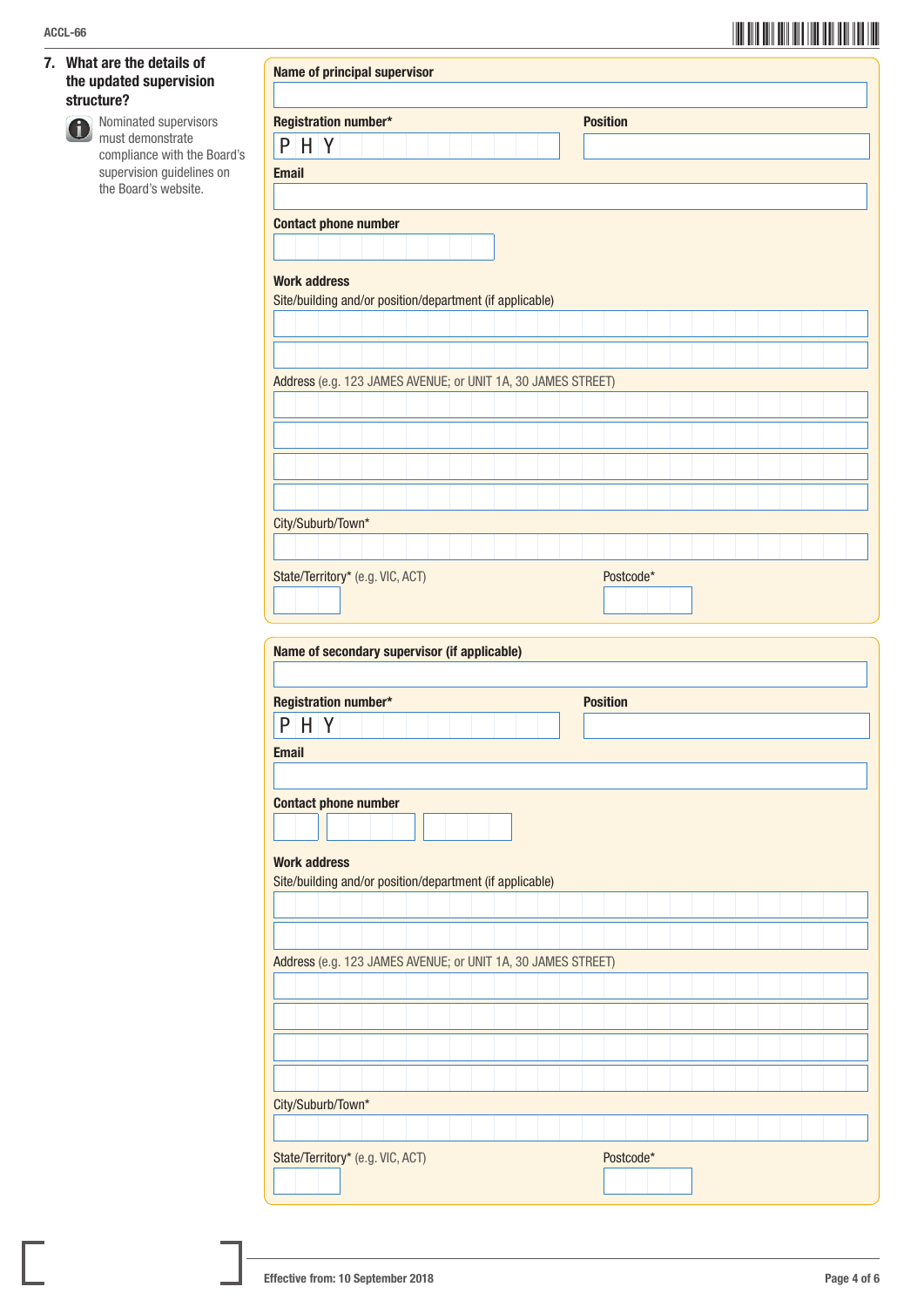**SECTION D:** Minor changes to the role

### ACCL-66**\*** ACCL-66**\*** ACCL-66**\*** ACCL-66**\*** ACCL-66**\*** ACCL-66\* ACCL-66\* ACCL-66\* ACCL-66\* ACCL-66\* ACCL-66\* ACCL-66\* ACCL-66\* ACCL-66\* ACCL-66\* ACCL-66\* ACCL-68\* ACCL-68\* ACCL-68\* ACCL-68\* ACCL-68\* ACCL-68\* ACCL-68\* ACCL-

|                                                                               | If the change in role is significant, involves a change in sponsor organisation, field of practice, supervised practice plan, or if the Board<br>considers that variation as being otherwise significant, you will be required to complete a new application for limited registration.<br>For further information, see the Board's registration standards at www.physiotherapyboard.gov.au/Registration-Standards |
|-------------------------------------------------------------------------------|-------------------------------------------------------------------------------------------------------------------------------------------------------------------------------------------------------------------------------------------------------------------------------------------------------------------------------------------------------------------------------------------------------------------|
| 8. Does your change of<br>circumstances involve minor<br>changes to the role? | Go to the next question<br>Go to Section E: Physiotherapist's declaration<br><b>YES</b><br>NO.                                                                                                                                                                                                                                                                                                                    |
| 9. What is the nature of the role<br>change?                                  | Nature of the change in role (e.g. change in position title, responsibilities, departmental structure)                                                                                                                                                                                                                                                                                                            |
|                                                                               | Attach a separate sheet if the nature of the change details do not fit in the space provided.                                                                                                                                                                                                                                                                                                                     |
| 10. What are the reasons for the<br>change in role?                           | <b>Reason for the change in role</b> (e.g. organisation restructure, recognition of capabilities)                                                                                                                                                                                                                                                                                                                 |
|                                                                               | Attach a separate sheet if the reasons for the change in the role do not fit in the space provided.                                                                                                                                                                                                                                                                                                               |

### SECTION E: Physiotherapist's declaration

#### Principal supervisor's undertaking – *To be completed and signed by the principal supervisor*

I undertake to be the applicant's principal supervisor and to provide a level of supervision as stated in the Board-approved supervised practice plan and as otherwise determined from time to time by the Board.

I further undertake to:

- ensure that the physiotherapist is practising safely and is not placing the public at risk,
- notify the Board immediately if I have concerns about the physiotherapist's clinical performance, health or failure to comply with conditions or undertakings,
- ensure that the physiotherapist practises in accordance with work arrangements approved by the Board,
- obtain approval of the Board for any proposed changes to work arrangements before they are implemented,
- inform the Board if I am no longer able to undertake the role of the physiotherapist's supervisor, and
- provide work performance reports to the Board in a form approved by the Board at subsequent intervals as determined by the Board.

| Name of principal supervisor | Signature of principal supervisor |
|------------------------------|-----------------------------------|
|                              |                                   |
| Date                         |                                   |
|                              |                                   |